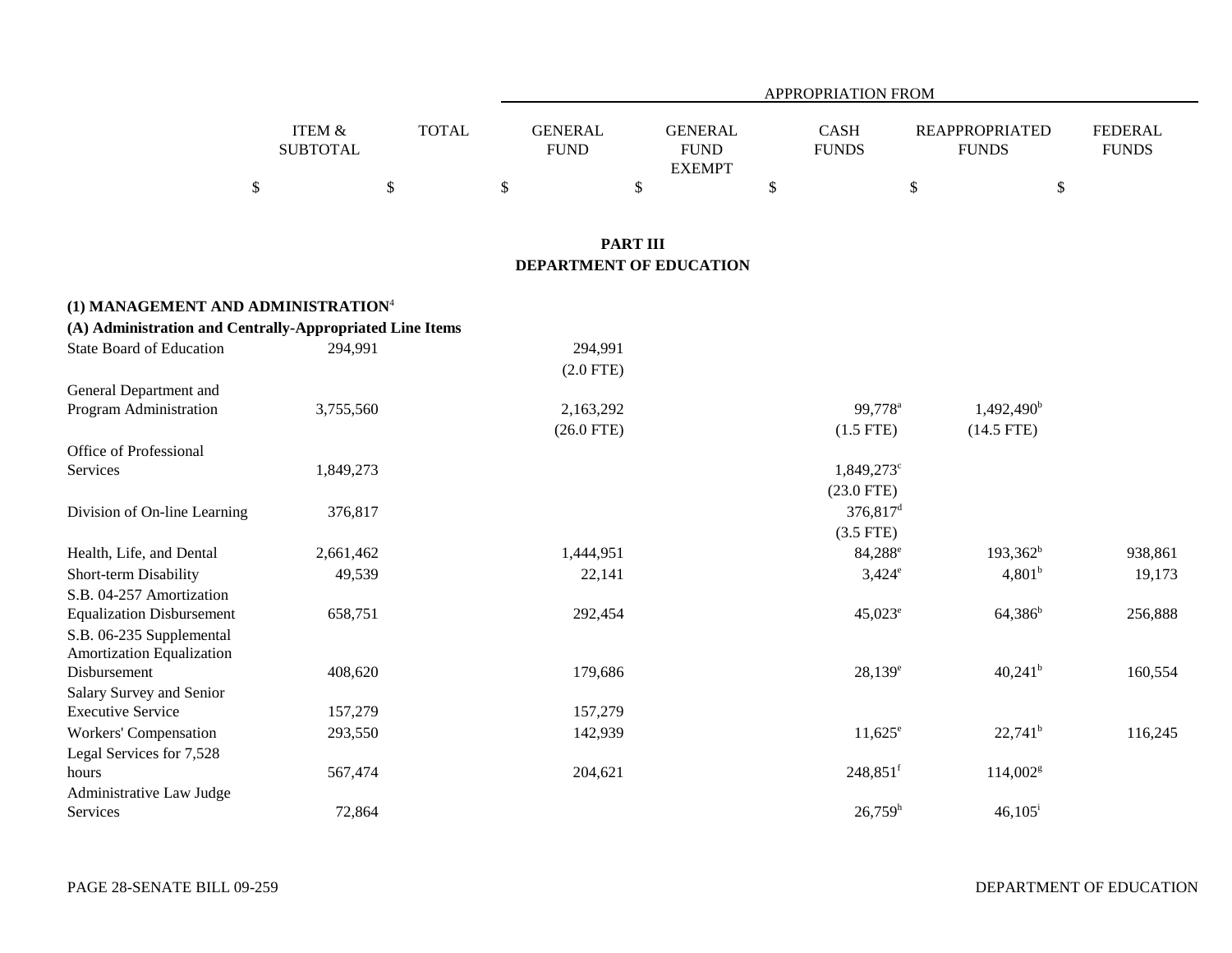|                                                                   |                           | APPROPRIATION FROM |                               |                                                |                      |                           |                                       |                                    |  |  |  |  |  |
|-------------------------------------------------------------------|---------------------------|--------------------|-------------------------------|------------------------------------------------|----------------------|---------------------------|---------------------------------------|------------------------------------|--|--|--|--|--|
|                                                                   | ITEM &<br><b>SUBTOTAL</b> | <b>TOTAL</b>       | <b>GENERAL</b><br><b>FUND</b> | <b>GENERAL</b><br><b>FUND</b><br><b>EXEMPT</b> | CASH<br><b>FUNDS</b> |                           | <b>REAPPROPRIATED</b><br><b>FUNDS</b> | <b>FEDERAL</b><br><b>FUNDS</b>     |  |  |  |  |  |
| $\boldsymbol{\mathsf{S}}$                                         | $\mathbb{S}$              |                    | \$                            | $\mathcal{S}$                                  | $\mathbb{S}$         | $\mathbb{S}$              |                                       | $\$\,$                             |  |  |  |  |  |
| Payment to Risk<br>Management and Property                        |                           |                    |                               |                                                |                      |                           |                                       |                                    |  |  |  |  |  |
| Funds                                                             | 113,088                   |                    | 99,114                        |                                                |                      | $5,160^{\circ}$           | $8,814^{b}$                           |                                    |  |  |  |  |  |
| <b>Leased Space</b><br>Capitol Complex Leased                     | 11,500                    |                    |                               |                                                |                      |                           | $11,500^{\rm g}$                      |                                    |  |  |  |  |  |
| Space<br>Reprinting and Distributing                              | 565,238                   |                    | 170,473                       |                                                |                      | $61,860^e$                | $39,427$ <sup>b</sup>                 | 293,478                            |  |  |  |  |  |
| Laws Concerning Education                                         | 35,480                    |                    |                               |                                                |                      | 35,480 <sup>j</sup>       |                                       |                                    |  |  |  |  |  |
| <b>Emeritus Retirement</b>                                        | 10,875                    |                    | 10,875                        |                                                |                      |                           |                                       |                                    |  |  |  |  |  |
| (B) Information Technology                                        |                           |                    |                               |                                                |                      |                           |                                       |                                    |  |  |  |  |  |
| <b>Information Technology</b>                                     |                           |                    |                               |                                                |                      |                           |                                       |                                    |  |  |  |  |  |
| Services                                                          | 1,477,012                 |                    | 849,866                       |                                                |                      |                           | $627,146^k$                           |                                    |  |  |  |  |  |
|                                                                   |                           |                    | $(10.1$ FTE)                  |                                                |                      |                           | $(6.9$ FTE)                           |                                    |  |  |  |  |  |
| School Accountability<br>Reports and State Data                   |                           |                    |                               |                                                |                      |                           |                                       |                                    |  |  |  |  |  |
| <b>Reporting System</b>                                           | 1,304,138                 |                    | 1,304,138                     |                                                |                      |                           |                                       |                                    |  |  |  |  |  |
|                                                                   |                           |                    | $(3.0$ FTE)                   |                                                |                      |                           |                                       |                                    |  |  |  |  |  |
| Purchase of Services from                                         |                           |                    |                               |                                                |                      |                           |                                       |                                    |  |  |  |  |  |
| Computer Center                                                   | 47,628                    |                    | 47,628                        |                                                |                      |                           |                                       |                                    |  |  |  |  |  |
| <b>Multiuse Network Payments</b><br><b>Information Technology</b> | 35,952                    |                    | 35,952                        |                                                |                      |                           |                                       |                                    |  |  |  |  |  |
| <b>Asset Maintenance</b>                                          | 303,830                   |                    | 303,830                       |                                                |                      |                           |                                       |                                    |  |  |  |  |  |
| <b>Disaster Recovery</b>                                          | 19,722                    |                    | 19,722                        |                                                |                      |                           |                                       |                                    |  |  |  |  |  |
| (C) Assessments and Data Analyses                                 |                           |                    |                               |                                                |                      |                           |                                       |                                    |  |  |  |  |  |
| Colorado Student                                                  |                           |                    |                               |                                                |                      |                           |                                       |                                    |  |  |  |  |  |
| <b>Assessment Program</b>                                         | 20,332,451                |                    |                               |                                                |                      | 15,727,544<br>$(5.0$ FTE) |                                       | $4,604,907^{\rm m}$<br>$(2.0$ FTE) |  |  |  |  |  |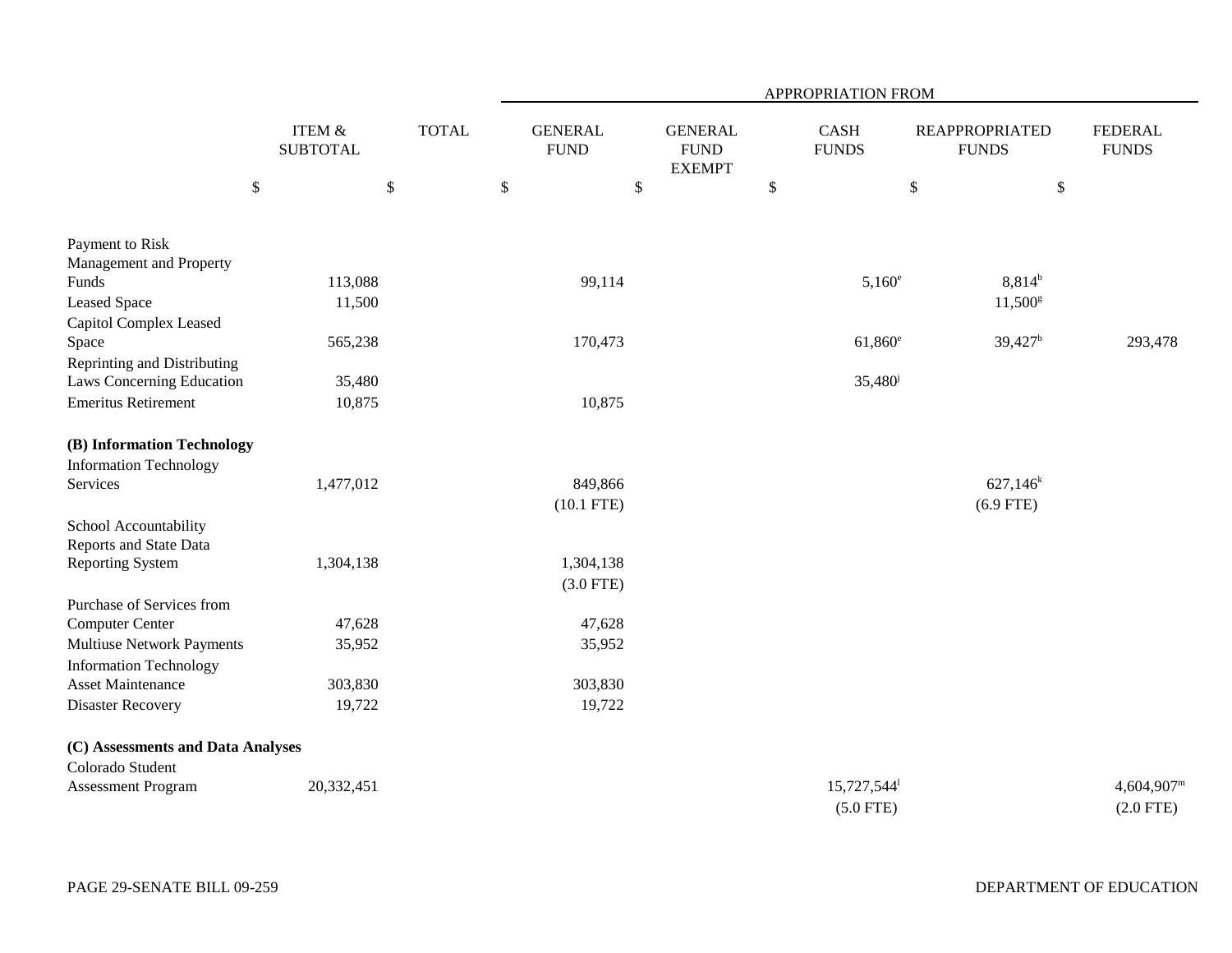|                                                                                             |                                      | APPROPRIATION FROM |                               |                        |                                                |      |                        |                                        |                                |  |  |
|---------------------------------------------------------------------------------------------|--------------------------------------|--------------------|-------------------------------|------------------------|------------------------------------------------|------|------------------------|----------------------------------------|--------------------------------|--|--|
|                                                                                             | <b>ITEM &amp;</b><br><b>SUBTOTAL</b> | <b>TOTAL</b>       | <b>GENERAL</b><br><b>FUND</b> |                        | <b>GENERAL</b><br><b>FUND</b><br><b>EXEMPT</b> |      | CASH<br><b>FUNDS</b>   | <b>REAPPROPRIATED</b><br><b>FUNDS</b>  | <b>FEDERAL</b><br><b>FUNDS</b> |  |  |
|                                                                                             | $\mathbb{S}$                         | $\$$               | \$                            | \$                     |                                                | $\$$ |                        | $\mathbb{S}$                           | $\mathbb{S}$                   |  |  |
| <b>Federal Grant for State</b><br>Assessments and Related<br>Activities                     | 2,161,644                            |                    |                               |                        |                                                |      |                        |                                        | $2,161,644^m$                  |  |  |
|                                                                                             |                                      |                    |                               |                        |                                                |      |                        |                                        | $(5.7$ FTE)                    |  |  |
| Longitudinal Analyses of<br><b>Student Assessment Results</b>                               | 292,820                              |                    |                               | 292,820<br>$(3.0$ FTE) |                                                |      |                        |                                        |                                |  |  |
| Preschool to Postsecondary<br><b>Education Alignment</b>                                    | 573,707                              |                    |                               |                        |                                                |      | 573,707<br>$(5.0$ FTE) |                                        |                                |  |  |
| (D) State Charter School Institute<br><b>State Charter School Institute</b>                 |                                      |                    |                               |                        |                                                |      |                        |                                        |                                |  |  |
| Administration, Oversight,<br>and Management                                                | 1,764,044                            |                    |                               |                        |                                                |      |                        | 1,764,044 <sup>g</sup><br>$(16.5$ FTE) |                                |  |  |
| Other Transfers to Institute<br><b>Charter Schools</b><br><b>Transfer of Federal Moneys</b> | 2,013,615                            |                    |                               |                        |                                                |      |                        | $2,013,615$ <sup>n</sup>               |                                |  |  |
| to Institute Charter Schools                                                                | 5,200,000                            |                    |                               |                        |                                                |      |                        | 5,200,000°<br>$(6.0$ FTE)              |                                |  |  |
| Department Implementation<br>of Section 22-30.5-501 et<br>seq., C.R.S.                      | 210,014                              |                    |                               |                        |                                                |      |                        | 210,014 <sup>g</sup><br>$(2.6$ FTE)    |                                |  |  |
|                                                                                             |                                      | 17.6000            |                               |                        |                                                |      |                        |                                        |                                |  |  |

47,618,938

<sup>a</sup> This amount shall be from general education development program fees.

b These amounts shall be from indirect cost recoveries and various appropriations to the Department of Education.

c This amount shall be from the Educator Licensure Cash Fund created in Section 22-60.5-112 (1), C.R.S.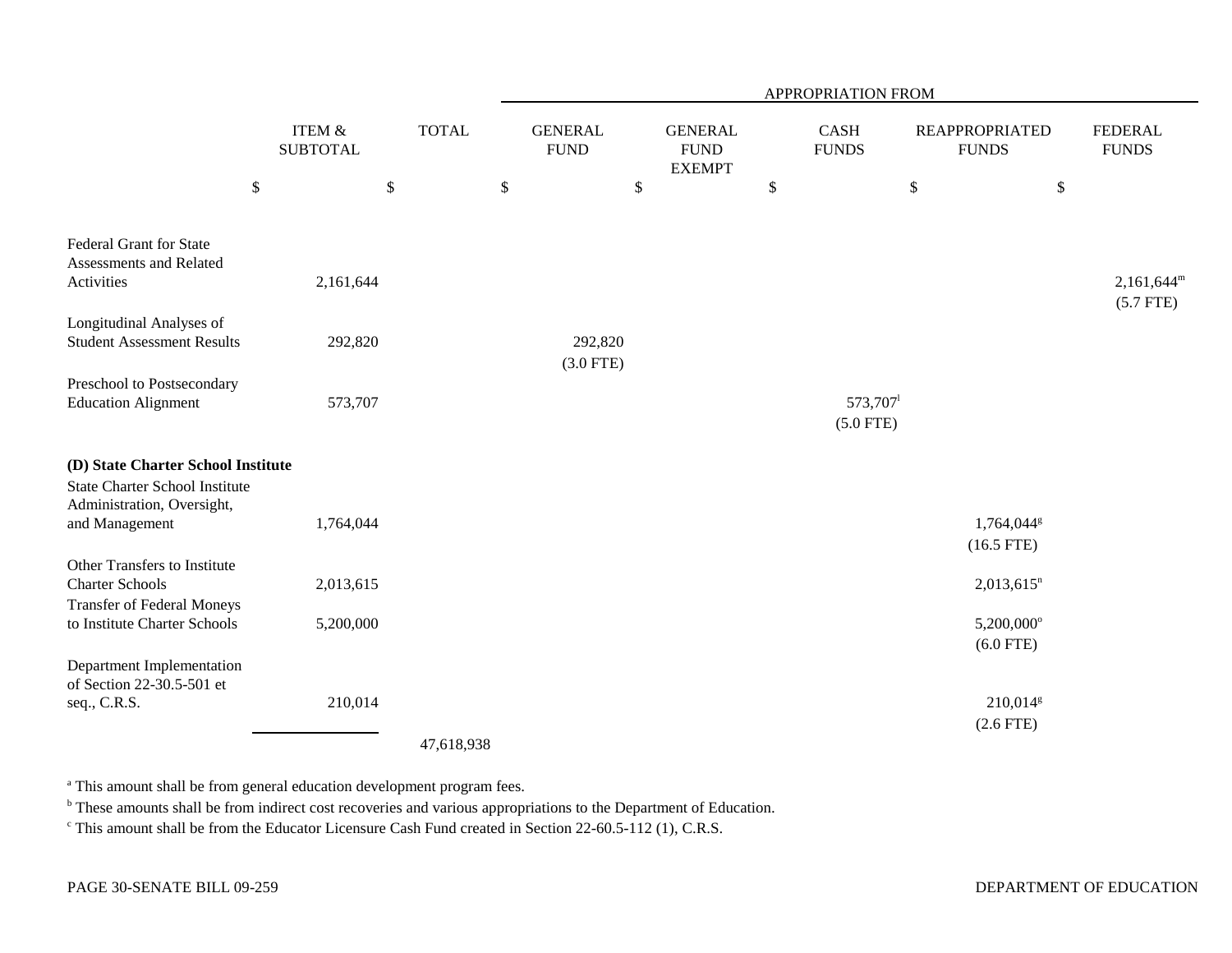| APPROPRIATION FROM |              |  |                                             |              |                |                |  |  |  |  |  |
|--------------------|--------------|--|---------------------------------------------|--------------|----------------|----------------|--|--|--|--|--|
| ITEM &             | <b>TOTAL</b> |  | GENERAL<br>GENERAL                          | CASH         | REAPPROPRIATED | <b>FEDERAL</b> |  |  |  |  |  |
| <b>SUBTOTAL</b>    |              |  | <b>FUND</b><br><b>FUND</b><br><b>EXEMPT</b> | <b>FUNDS</b> | <b>FUNDS</b>   | <b>FUNDS</b>   |  |  |  |  |  |
|                    |              |  |                                             |              |                |                |  |  |  |  |  |

<sup>d</sup> Of this amount, \$280,368 shall be from the On-line Education Cash Fund created in Section 22-30.7-107 (4) (a), C.R.S., and \$96,449 shall be from the State Education Fund created in Section 17 (4) (a) of Article IX of the State Constitution.

<sup>e</sup> Of these amounts, \$221,986 shall be from the Educator Licensure Cash Fund created in Section 22-60.5-112 (1), C.R.S., and \$17,533 shall be from general education development program fees.

f Of this amount, \$215,056 shall be from the Educator Licensure Cash Fund created in Section 22-60.5-112 (1), C.R.S., and \$33,795 shall be from the On-line Education Cash Fund created in Section 22-30.7-107 (4) (a), C.R.S.

<sup>g</sup> These amounts shall be from the Assistance to Public Schools, Public School Finance, State Share of Districts' Total Program Funding line item.

 $h$  This amount shall be from the Educator Licensure Cash Fund created in Section 22-60.5-112 (1), C.R.S.

<sup>i</sup> This amount shall be from the Assistance to Public Schools, Categorical Programs, District Programs Required by Statute, Special Education - Children with Disabilities line item. <sup>j</sup> As authorized by Section 22-2-112 (1) (i), C.R.S., publishing costs shall be paid out of State Public School Fund created in Section 22-54-114 (1), C.R.S. Specifically, this amount shall be from rental income earned on public school lands that is credited to the Public School Income Fund pursuant to Section 36-1-116 (1) (a), C.R.S., and transferred to the State Public School Fund pursuant to Section 22-54-114 (1), C.R.S.

<sup>k</sup> Of this amount, \$527,146 shall be from various appropriations to the Department of Education, and \$100,000 shall be from the Assistance to Public Schools, Public School Finance, State Share of Districts' Total Program Funding line item.

<sup>1</sup> These amounts shall be from the State Education Fund created in Section 17 (4) (a) of Article IX of the State Constitution.

m These amounts shall be from the federal grant for state assessments and related activities authorized pursuant to Title V1, Part A, Section 6113 of the federal No Child Left Behind Act of 2001.

n This amount shall be from various line items in the Assistance to Public Schools section.

o This amount shall be from federal sponsored programs in the Assistance to Public Schools section.

### **(2) ASSISTANCE TO PUBLIC SCHOOLS**

| (A) Public School Finance<br>Administration                               | 1,501,773     |               |                        | $1,501,773$ <sup>a</sup><br>$(18.0$ FTE) |
|---------------------------------------------------------------------------|---------------|---------------|------------------------|------------------------------------------|
| Declining Enrollment Study                                                | 200,000       |               | $200,000^{\rm b}$      |                                          |
| <b>State Share of Districts' Total</b><br>Program Funding <sup>5, 6</sup> | 3,696,288,785 | 3,076,577,922 | $619,710,863^{\circ}$  |                                          |
| Hold-harmless Full-day                                                    |               |               |                        |                                          |
| Kindergarten Funding                                                      | 7,705,498     |               | 7,705,498 <sup>b</sup> |                                          |
|                                                                           | 3,705,696,056 |               |                        |                                          |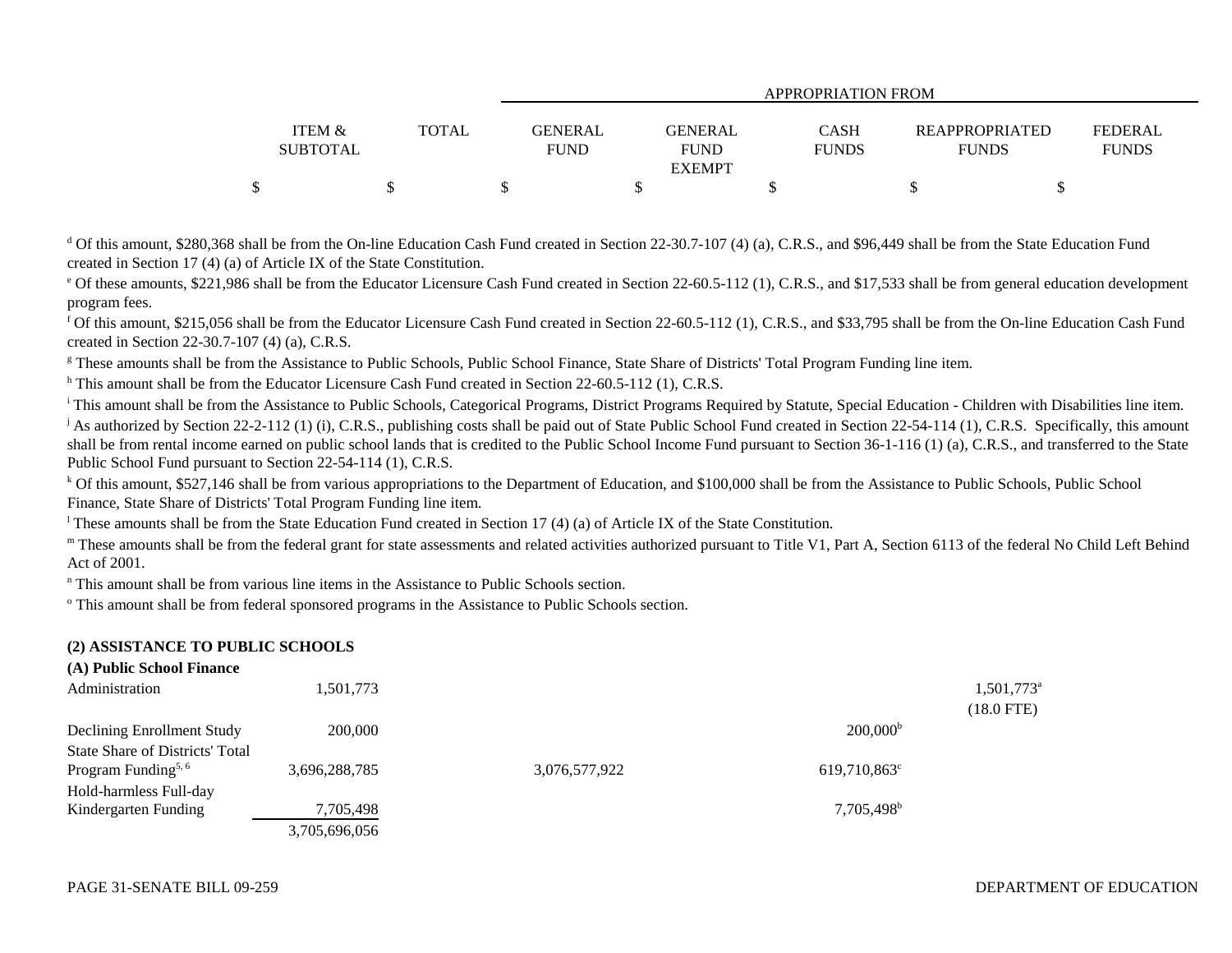|                                      |              | APPROPRIATION FROM                                             |                      |                                       |                                |  |  |  |  |  |  |  |
|--------------------------------------|--------------|----------------------------------------------------------------|----------------------|---------------------------------------|--------------------------------|--|--|--|--|--|--|--|
| <b>ITEM &amp;</b><br><b>SUBTOTAL</b> | <b>TOTAL</b> | <b>GENERAL</b><br><b>GENERAL</b><br><b>FUND</b><br><b>FUND</b> | CASH<br><b>FUNDS</b> | <b>REAPPROPRIATED</b><br><b>FUNDS</b> | <b>FEDERAL</b><br><b>FUNDS</b> |  |  |  |  |  |  |  |
|                                      |              | <b>EXEMPT</b>                                                  |                      |                                       |                                |  |  |  |  |  |  |  |
|                                      |              |                                                                |                      |                                       |                                |  |  |  |  |  |  |  |

<sup>a</sup> This amount shall be from the Assistance to Public Schools, Public School Finance, State Share of Districts' Total Program Funding line item.

 $<sup>b</sup>$  These amounts shall be from the State Education Fund created in Section 17 (4) (a) of Article IX of the State Constitution.</sup>

 $^{\circ}$  Of this amount, \$542,248,987 shall be from the State Education Fund created in Section 17 (4) (a) of Article IX of the State Constitution, and \$77,461,876 shall be from the State Public School Fund created in Section 22-54-114 (1), C.R.S. Pursuant to Section 17 (3) of Article IX of the Colorado Constitution, appropriations from the State Education Fund are not subject to the limitation on fiscal year spending set forth in Section 20 of Article X of the Colorado Constitution. Of the amount from the State Education Fund, \$152,061,455 will be received from the Education Stabilization Fund of the American Recovery and Reinvestment Act (ARRA) of 2009 pursuant to Title XIV, Sec. 14002 "State Uses of Funds" which will be utilized to support necessary formulaic funding increases. Of the amount appropriated from the State Public School Fund, \$53,970,000 is estimated to be from federal mineral leasing revenues transferred to the State Public School Fund pursuant to Section 22-54-114 (1), C.R.S.; \$15,000,000 is estimated to be from reserves in the State Public School Fund; and \$8,491,876 shall be from rental income earned on public school lands that is credited to the Public School Income Fund pursuant to Section 36-1-116 (1) (a), C.R.S., and transferred to the State Public School Fund pursuant to Section 22-54-114 (1), C.R.S.

| (B) Categorical Programs                  |             |                           |                          |                            |                                          |
|-------------------------------------------|-------------|---------------------------|--------------------------|----------------------------|------------------------------------------|
| (I) District Programs Required by Statute |             |                           |                          |                            |                                          |
| Special Education - Children              |             |                           |                          |                            |                                          |
| with Disabilities                         | 377,620,446 | 71,572,347                | 55,789,778 <sup>a</sup>  | $101,812^b$<br>$(1.0$ FTE) | 250,156,509°<br>$(64.0$ FTE)             |
| <b>English Language</b>                   |             |                           |                          |                            |                                          |
| Proficiency Program                       | 23,421,597  | 3,101,598                 | $9,019,602$ <sup>a</sup> |                            | $11,300,397$ <sup>d</sup><br>$(4.6$ FTE) |
| (II) Other Categorical Programs           |             |                           |                          |                            |                                          |
| <b>Public School Transportation</b>       | 49,656,915  | 36,919,504<br>$(2.0$ FTE) | $12,737,411^e$           |                            |                                          |
| Transfer to the Department                |             |                           |                          |                            |                                          |
| of Higher Education for                   |             |                           |                          |                            |                                          |
| Distribution of State                     |             |                           |                          |                            |                                          |
| <b>Assistance for Vocational</b>          |             |                           |                          |                            |                                          |
| Education                                 | 23,189,191  | 17,792,850                | 5,396,341 <sup>a</sup>   |                            |                                          |
| Special Education - Gifted                |             |                           |                          |                            |                                          |
| and Talented Children                     | 9,003,120   | 5,500,000                 | $3,503,120^a$            |                            |                                          |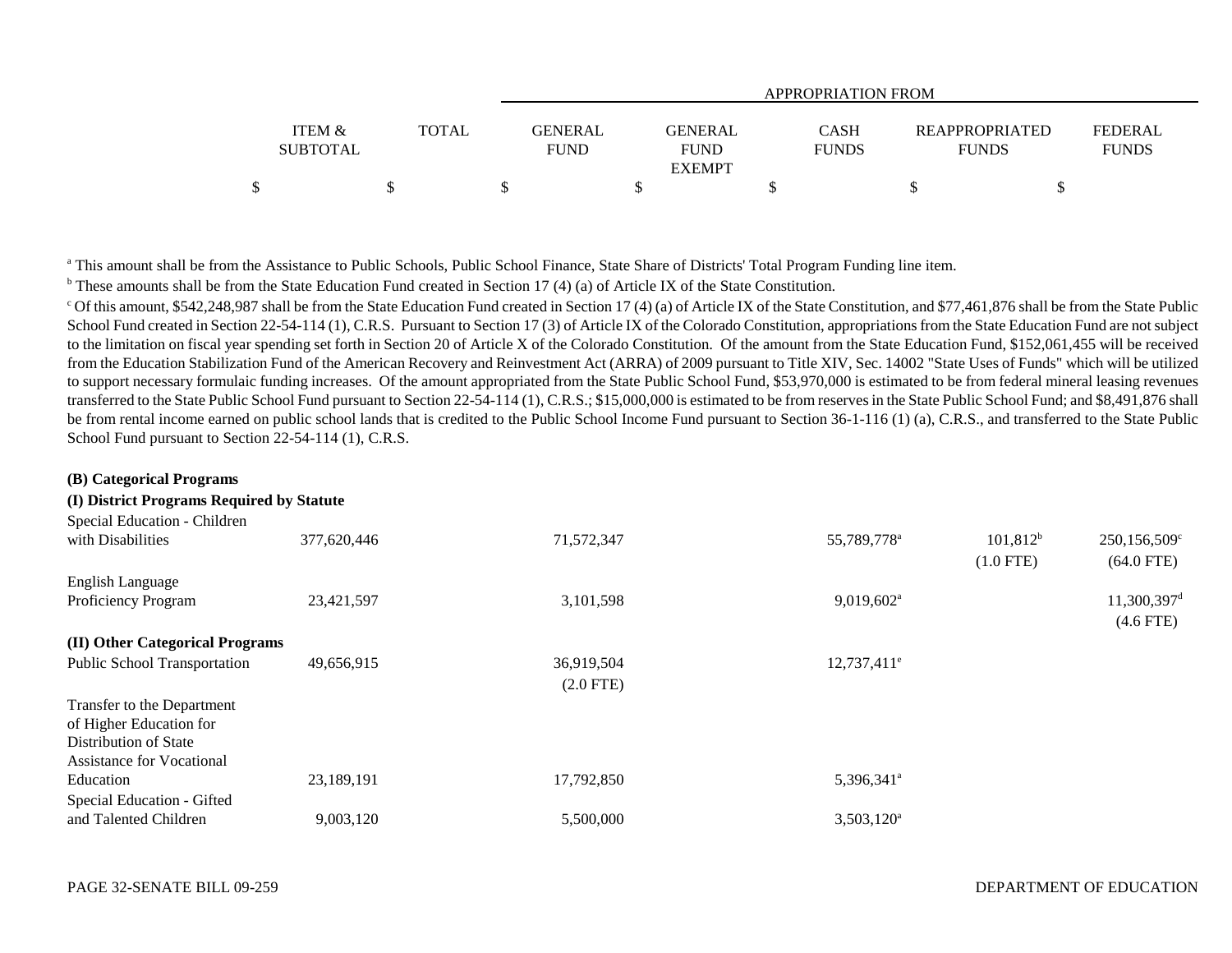|                                                                      |                                      |              |                               |                                                | APPROPRIATION FROM |                             |    |                                       |                                |  |  |  |  |
|----------------------------------------------------------------------|--------------------------------------|--------------|-------------------------------|------------------------------------------------|--------------------|-----------------------------|----|---------------------------------------|--------------------------------|--|--|--|--|
|                                                                      | <b>ITEM &amp;</b><br><b>SUBTOTAL</b> | <b>TOTAL</b> | <b>GENERAL</b><br><b>FUND</b> | <b>GENERAL</b><br><b>FUND</b><br><b>EXEMPT</b> |                    | <b>CASH</b><br><b>FUNDS</b> |    | <b>REAPPROPRIATED</b><br><b>FUNDS</b> | <b>FEDERAL</b><br><b>FUNDS</b> |  |  |  |  |
| \$                                                                   | \$                                   |              | \$                            | \$                                             | \$                 |                             | \$ | \$                                    |                                |  |  |  |  |
| <b>Expelled and At-risk Student</b><br><b>Services Grant Program</b> | 7,343,560                            |              | 5,788,807                     |                                                |                    | 1,554,753 <sup>a</sup>      |    |                                       |                                |  |  |  |  |
|                                                                      |                                      |              | $(1.0$ FTE)                   |                                                |                    |                             |    |                                       |                                |  |  |  |  |
| Small Attendance Center Aid<br>Comprehensive Health                  | 959,379                              |              | 787,645                       |                                                |                    | $171,734$ <sup>a</sup>      |    |                                       |                                |  |  |  |  |
| Education                                                            | 1,005,396                            |              |                               |                                                |                    | 1,005,396 <sup>f</sup>      |    |                                       |                                |  |  |  |  |
|                                                                      | 492,199,604                          |              |                               |                                                |                    | $(1.0$ FTE)                 |    |                                       |                                |  |  |  |  |

<sup>a</sup> These amounts shall be from the State Education Fund created in Section 17 (4) (a) of Article IX of the State Constitution. Pursuant to Section 17 (3) of Article IX of the Colorado Constitution, appropriations from the State Education Fund are not subject to the limitation on fiscal year spending set forth in Section 20 of Article X of the Colorado Constitution. b This amount shall be from federal funds appropriated in the Department of Human Services.

c This amount shall be from federal funds authorized pursuant to the federal Individuals with Disabilities Education Act.

<sup>d</sup> This amount shall be from federal funds authorized pursuant to Title III of the federal No Child Left Behind Act of 2001.

e Of this amount, \$12,287,411 shall be from the State Education Fund created in Section 17 (4) (a) of Article IX of the State Constitution, and \$450,000 shall be from the Public School Transportation Fund created in Section 22-51-103 (1), C.R.S. Pursuant to Section 17 (3) of Article IX of the Colorado Constitution, appropriations from the State Education Fund are not subject to the limitation on fiscal year spending set forth in Section 20 of Article X of the Colorado Constitution.

f Of this amount, \$200,000 shall be from reserves in the Colorado Comprehensive Health Education Fund created in Section 22-25-109 (1), C.R.S., and \$805,396 shall be from the State Education Fund created in Section 17 (4) (a) of Article IX of the State Constitution. Pursuant to Section 17 (3) of Article IX of the Colorado Constitution, appropriations from the State Education Fund are not subject to the limitation on fiscal year spending set forth in Section 20 of Article X of the Colorado Constitution.

#### **(C) Grant Programs, Distributions, and Other Assistance (I) Health and Nutrition**

| 108,555,355            |
|------------------------|
| $(7.1$ FTE)            |
|                        |
| 2,472,644 <sup>a</sup> |
|                        |
| 850,000 <sup>b</sup>   |
|                        |
|                        |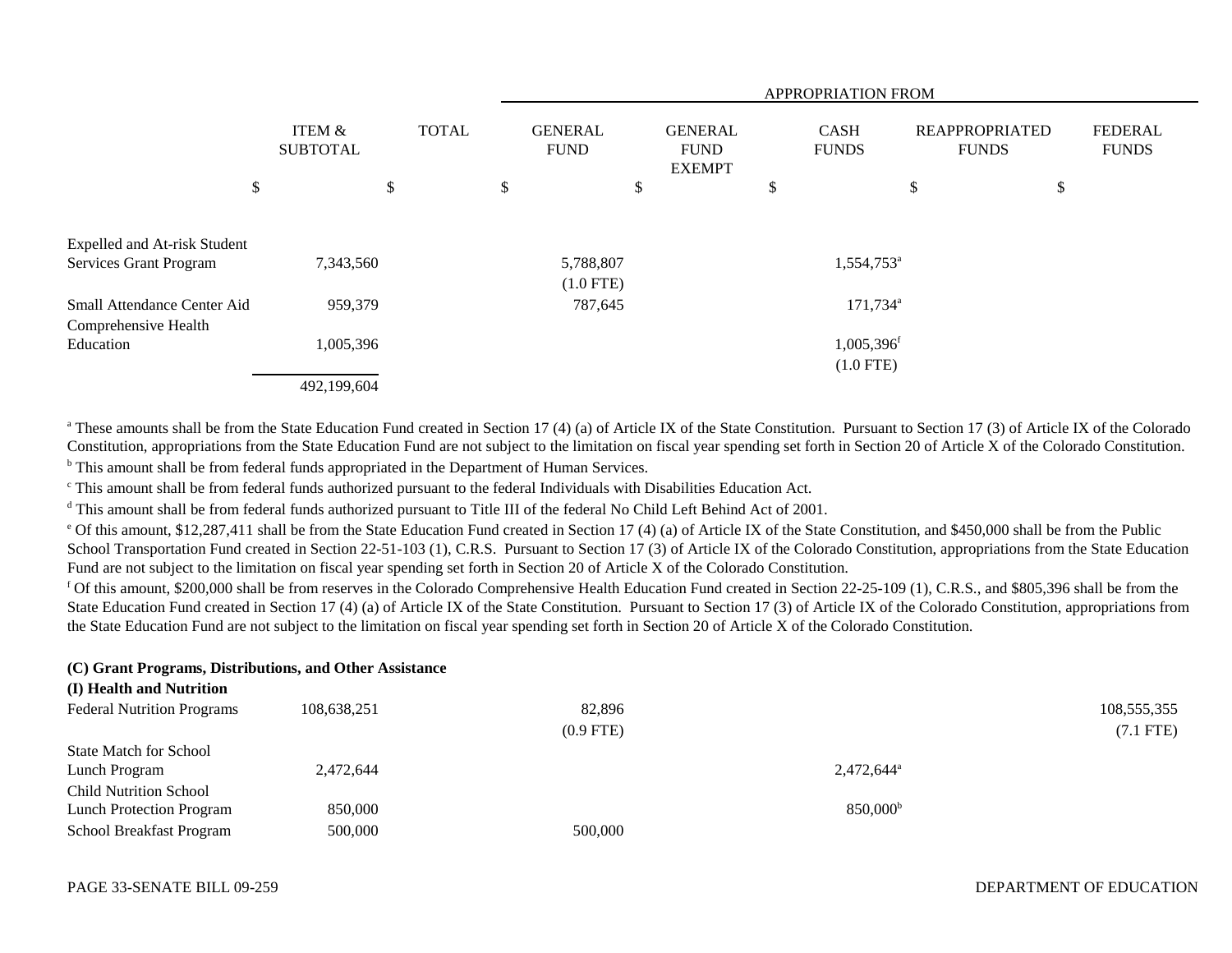|                                                                                                                           |                                      |            |              | APPROPRIATION FROM |                               |              |                                                |        |                                          |                                       |                                       |                                           |
|---------------------------------------------------------------------------------------------------------------------------|--------------------------------------|------------|--------------|--------------------|-------------------------------|--------------|------------------------------------------------|--------|------------------------------------------|---------------------------------------|---------------------------------------|-------------------------------------------|
|                                                                                                                           | <b>ITEM &amp;</b><br><b>SUBTOTAL</b> |            | <b>TOTAL</b> |                    | <b>GENERAL</b><br><b>FUND</b> |              | <b>GENERAL</b><br><b>FUND</b><br><b>EXEMPT</b> |        | <b>CASH</b><br><b>FUNDS</b>              | <b>REAPPROPRIATED</b><br><b>FUNDS</b> |                                       | <b>FEDERAL</b><br><b>FUNDS</b>            |
|                                                                                                                           | $\boldsymbol{\mathsf{S}}$            | $\$$       |              | $\$$               |                               | $\mathbb{S}$ |                                                | $\$\,$ |                                          | \$                                    | $\$$                                  |                                           |
| <b>Smart Start Nutrition</b><br>Program Fund<br><b>Start Smart Nutrition</b>                                              |                                      | 700,000    |              |                    | 700,000                       |              |                                                |        |                                          |                                       |                                       |                                           |
| Program                                                                                                                   |                                      | 670,000    |              |                    |                               |              |                                                |        |                                          |                                       | $670,000$ c                           |                                           |
| S.B. 97-101 Public School<br><b>Health Services</b>                                                                       |                                      | 211,311    |              |                    |                               |              |                                                |        |                                          |                                       | $211,311$ <sup>d</sup><br>$(1.4$ FTE) |                                           |
| (II) Capital Construction<br>Division of Public School<br>Capital Construction<br>Assistance                              |                                      | 921,702    |              |                    |                               |              |                                                |        | 921,702 <sup>e</sup>                     |                                       |                                       |                                           |
| Public School Capital<br><b>Construction Assistance</b><br><b>Board - Lease Payments</b><br>Financial Assistance Priority |                                      | 20,000,000 |              |                    |                               |              |                                                |        | $(9.0$ FTE)<br>$20,000,000$ <sup>e</sup> |                                       |                                       |                                           |
| Assessment                                                                                                                |                                      | 7,850,000  |              |                    |                               |              |                                                |        | 7,850,000 <sup>e</sup>                   |                                       |                                       |                                           |
| Charter School Capital<br>Construction<br>(III) Reading and Literacy                                                      |                                      | 5,000,000  |              |                    |                               |              |                                                |        | $5,000,000$ <sup>b</sup>                 |                                       |                                       |                                           |
| Federal Title I Reading First<br>Grant                                                                                    |                                      | 10,962,813 |              |                    |                               |              |                                                |        |                                          |                                       |                                       | $10,962,813$ <sup>f</sup><br>$(15.4$ FTE) |
| Read-to-Achieve Grant<br>Program                                                                                          |                                      | 6,675,000  |              |                    |                               |              |                                                |        | 6,675,000g<br>$(1.0$ FTE)                |                                       |                                       |                                           |
| Family Literacy Education<br><b>Grant Program</b><br>(IV) Professional Development and Instructional Support              |                                      | 130,000    |              |                    |                               |              |                                                |        |                                          |                                       | $130,000^{\rm h}$                     |                                           |
| Closing the Achievement<br>Gap                                                                                            |                                      | 1,800,000  |              |                    |                               |              |                                                |        | $1,800,000^{\rm b}$                      |                                       |                                       |                                           |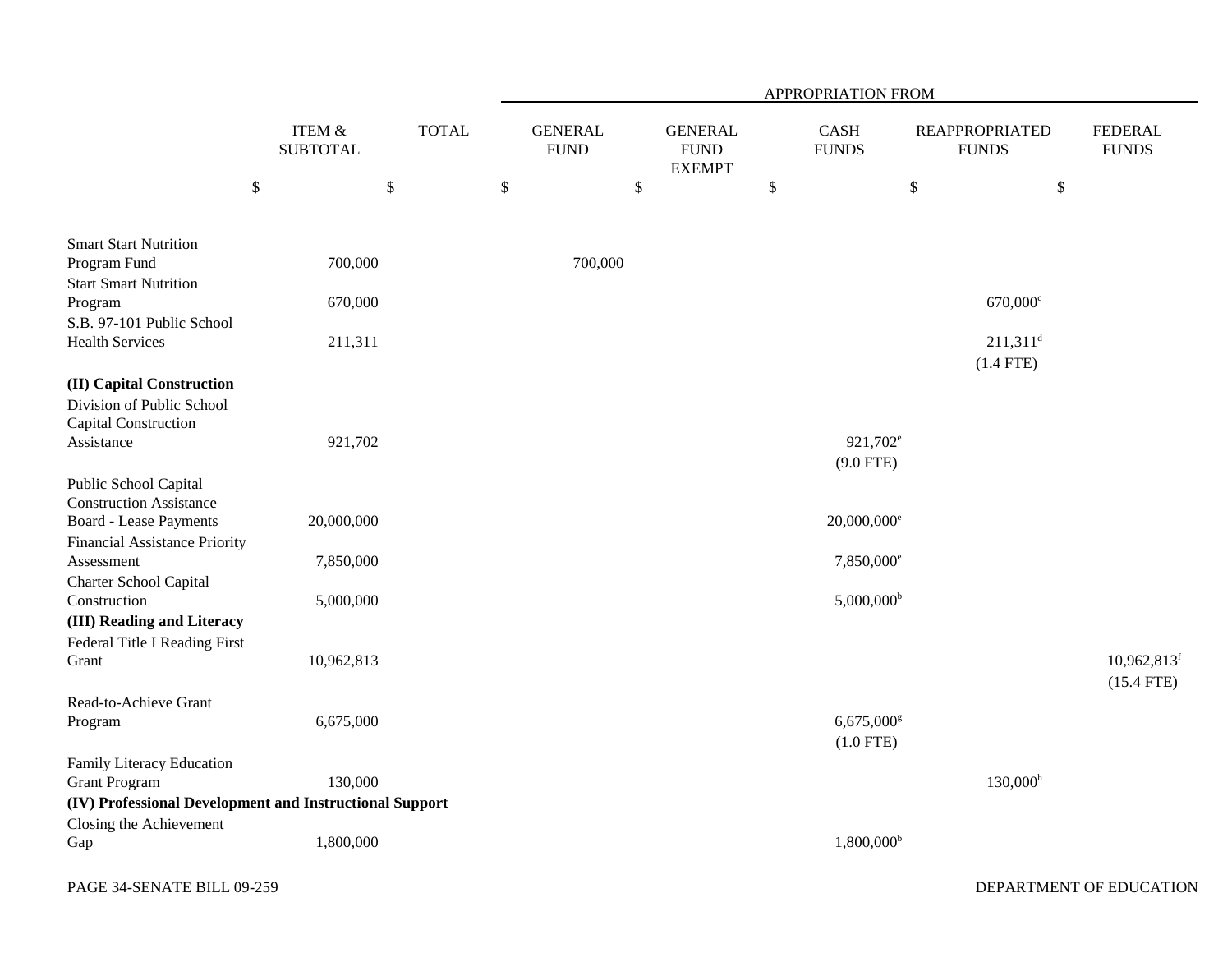|                                                                                    |                           |              | APPROPRIATION FROM |                               |        |                                                |              |                                      |      |                                         |                                |  |  |
|------------------------------------------------------------------------------------|---------------------------|--------------|--------------------|-------------------------------|--------|------------------------------------------------|--------------|--------------------------------------|------|-----------------------------------------|--------------------------------|--|--|
|                                                                                    | ITEM &<br><b>SUBTOTAL</b> | <b>TOTAL</b> |                    | <b>GENERAL</b><br><b>FUND</b> |        | <b>GENERAL</b><br><b>FUND</b><br><b>EXEMPT</b> |              | <b>CASH</b><br><b>FUNDS</b>          |      | <b>REAPPROPRIATED</b><br><b>FUNDS</b>   | <b>FEDERAL</b><br><b>FUNDS</b> |  |  |
|                                                                                    | $\boldsymbol{\$}$         | $\mathbb{S}$ | $\$$               |                               | $\$\,$ |                                                | $\mathbb{S}$ |                                      | $\$$ | $\boldsymbol{\mathsf{S}}$               |                                |  |  |
| <b>Content Specialists</b>                                                         | 448,250                   |              |                    |                               |        |                                                |              | $448,250^b$<br>$(5.0$ FTE)           |      |                                         |                                |  |  |
| School Leadership Academy<br>Program                                               | 75,000                    |              |                    |                               |        |                                                |              | 75,000 <sup>b</sup><br>$(0.7$ FTE)   |      |                                         |                                |  |  |
| Financial Literacy<br>Colorado History Day                                         | 40,000<br>10,000          |              |                    |                               |        |                                                |              | $40,000^{\rm b}$<br>$10,000^{\rm b}$ |      |                                         |                                |  |  |
| (V) Summer and After-school Programs<br>Summer School Grant<br>Program             | 1,000,000                 |              |                    |                               |        |                                                |              | $1,000,000^{\rm b}$                  |      |                                         |                                |  |  |
| (VI) Facility Schools                                                              |                           |              |                    |                               |        |                                                |              | $(0.3$ FTE)                          |      |                                         |                                |  |  |
| Facility Schools Unit and<br>Facility Schools Board                                | 261,403                   |              |                    |                               |        |                                                |              |                                      |      | $261,403$ <sup>i</sup><br>$(3.0$ FTE)   |                                |  |  |
| <b>Facility School Funding</b><br>(VII) Other Assistance<br>Appropriated Sponsored | 20,817,769                |              |                    |                               |        |                                                |              | 20,817,769 <sup>b</sup>              |      |                                         |                                |  |  |
| Programs                                                                           | 225,611,615               |              |                    |                               |        |                                                |              | 3,237,000 <sup>j</sup>               |      | $4,484,871$ <sup>k</sup><br>$(6.0$ FTE) | 217,889,744<br>$(67.3$ FTE)    |  |  |
| <b>School Counselor Corps</b><br><b>Grant Program</b>                              | 5,000,000                 |              |                    |                               |        |                                                |              | $5,000,000^{\rm b}$<br>$(1.0$ FTE)   |      |                                         |                                |  |  |
| <b>Regional Service</b><br>Cooperatives                                            | 1,067,182                 |              |                    |                               |        |                                                |              | $1,067,182^b$<br>$(1.0$ FTE)         |      |                                         |                                |  |  |
| Contingency Reserve Fund<br>Supplemental On-line                                   | 500,000                   |              |                    |                               |        |                                                |              | $500,000$ <sup>1</sup>               |      |                                         |                                |  |  |
| <b>Education Services</b>                                                          | 480,000                   |              |                    |                               |        |                                                |              | $480,000^{\rm m}$                    |      |                                         |                                |  |  |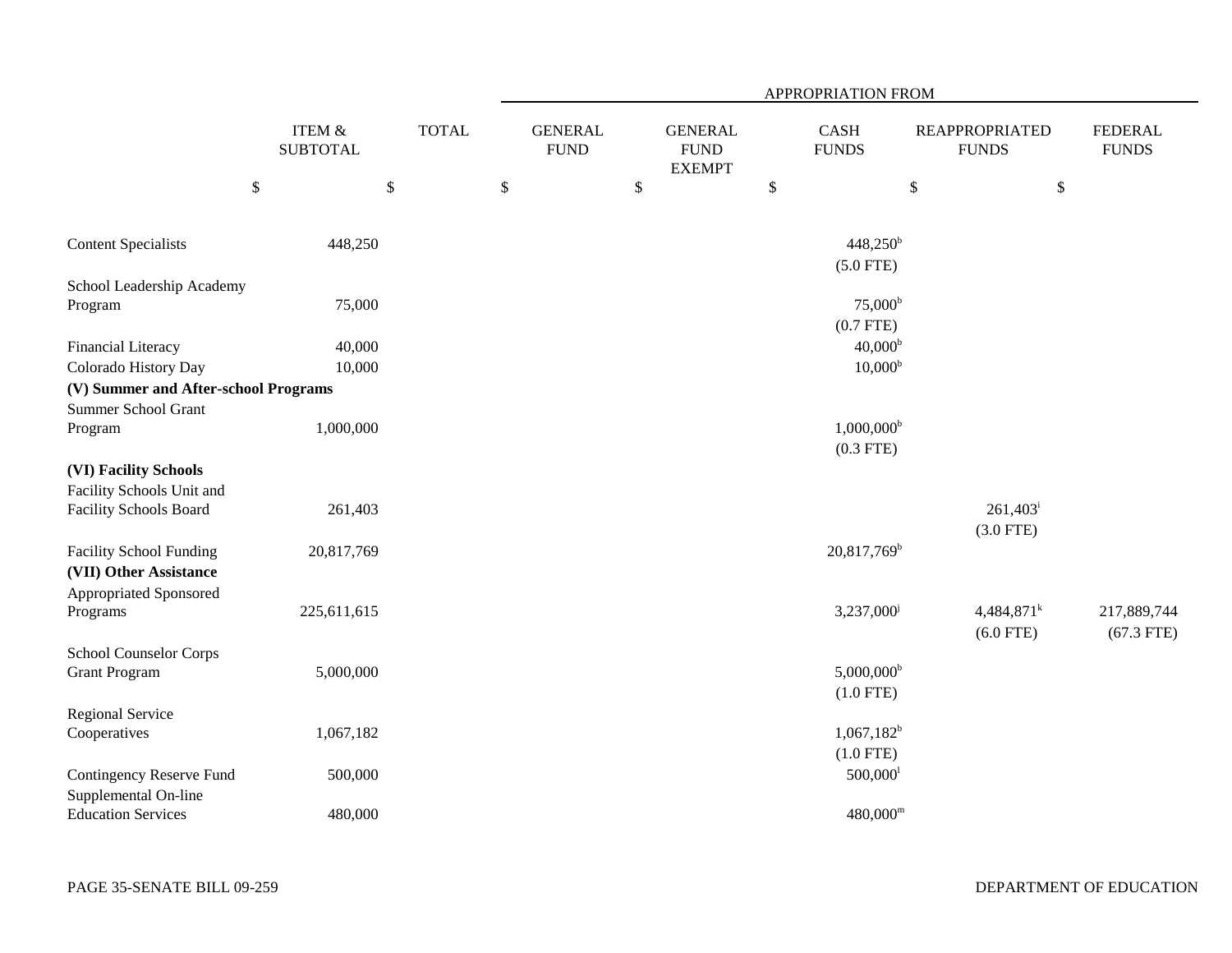|                                                             | <b>APPROPRIATION FROM</b> |                                      |    |              |    |                               |   |                                                |   |                             |                                       |                                |
|-------------------------------------------------------------|---------------------------|--------------------------------------|----|--------------|----|-------------------------------|---|------------------------------------------------|---|-----------------------------|---------------------------------------|--------------------------------|
|                                                             |                           | <b>ITEM &amp;</b><br><b>SUBTOTAL</b> |    | <b>TOTAL</b> |    | <b>GENERAL</b><br><b>FUND</b> |   | <b>GENERAL</b><br><b>FUND</b><br><b>EXEMPT</b> |   | <b>CASH</b><br><b>FUNDS</b> | <b>REAPPROPRIATED</b><br><b>FUNDS</b> | <b>FEDERAL</b><br><b>FUNDS</b> |
|                                                             | \$                        |                                      | \$ |              | \$ |                               | D |                                                | D |                             | \$<br>\$                              |                                |
| Supplemental On-line<br><b>Education Grant Program</b>      |                           | 50,000                               |    |              |    |                               |   |                                                |   | $50,000^{\rm m}$            |                                       |                                |
| Interstate Compact on<br><b>Educational Opportunity for</b> |                           |                                      |    |              |    |                               |   |                                                |   |                             |                                       |                                |
| Military Children                                           |                           | 30,185<br>422,773,125                |    |              |    |                               |   |                                                |   | $30,185^{\rm b}$            |                                       |                                |

<sup>a</sup> This amount shall be from rental income earned on public school lands that is credited to the Public School Income Fund pursuant to Section 36-1-116 (1) (a), C.R.S., and transferred to the State Public School Fund pursuant to Section 22-54-114 (1), C.R.S.

<sup>b</sup> These amounts shall be from the State Education Fund created in Section 17 (4) (a) of Article IX of the State Constitution. Pursuant to Section 17 (3) of Article IX of the Colorado Constitution, appropriations from the State Education Fund are not subject to the limitation on fiscal year spending set forth in Section 20 of Article X of the Colorado Constitution. c This amount shall be from the Start Smart Nutrition Program Fund created in Section 22-82.7-105 (1), C.R.S.

<sup>d</sup> This amount shall be from federal Medicaid funds transferred from the Department of Health Care Policy and Financing.

e These amounts shall be from the Public School Capital Construction Assistance Fund created in Section 22-43.7-104 (1), C.R.S.

f This amount shall be from federal funds authorized pursuant to Title I, Part B, Subpart 1 of the federal No Child Left Behind Act of 2001.

<sup>g</sup> This amount shall be from the Read-to-Achieve Cash Fund created in Section 22-7-908 (1), C.R.S. This amount includes \$5,155,959 based on the projected transfer of tobacco settlement moneys to the Read-to-Achieve Cash Fund pursuant to Section 24-75-1104.5 (1) (h), C.R.S.; pursuant to Section 24-22-116, C.R.S., tobacco litigation settlement funds are not state fiscal year spending as defined in Section 20 of Article X of the Colorado Constitution. This amount also includes \$1,519,041 from reserves in the Read-to-Achieve Cash Fund.

h This amount shall be from the Family Literacy Education Fund created in Section 22-2-124 (8) (b), C.R.S.

<sup>i</sup> This amount shall be from the Assistance to Public Schools, Grant Programs, Distributions, and Other Assistance, Facility Schools, Facility School Funding line item.

<sup>j</sup> Of this amount, \$2,427,000 shall be from various grants and donations, and \$810,000 shall be from fees and charges for workshops, conferences, training programs, and seminars. <sup>k</sup> This amount shall be transferred from the Department of Human Services.

<sup>1</sup> This amount shall be from school district reimbursements that are credited to the Contingency Reserve Fund pursuant to Section 22-54-117 (1) (c), C.R.S.

<sup>m</sup> These amounts shall be from federal mineral leasing revenues transferred to the State Public School Fund pursuant to Sections 34-63-102 and 22-54-114 (1), C.R.S.

4,620,668,785

# **(3) LIBRARY PROGRAMS**<sup>4</sup>

| .017.367<br>Administration | 767.367 | 250,000 <sup>a</sup> |
|----------------------------|---------|----------------------|
|----------------------------|---------|----------------------|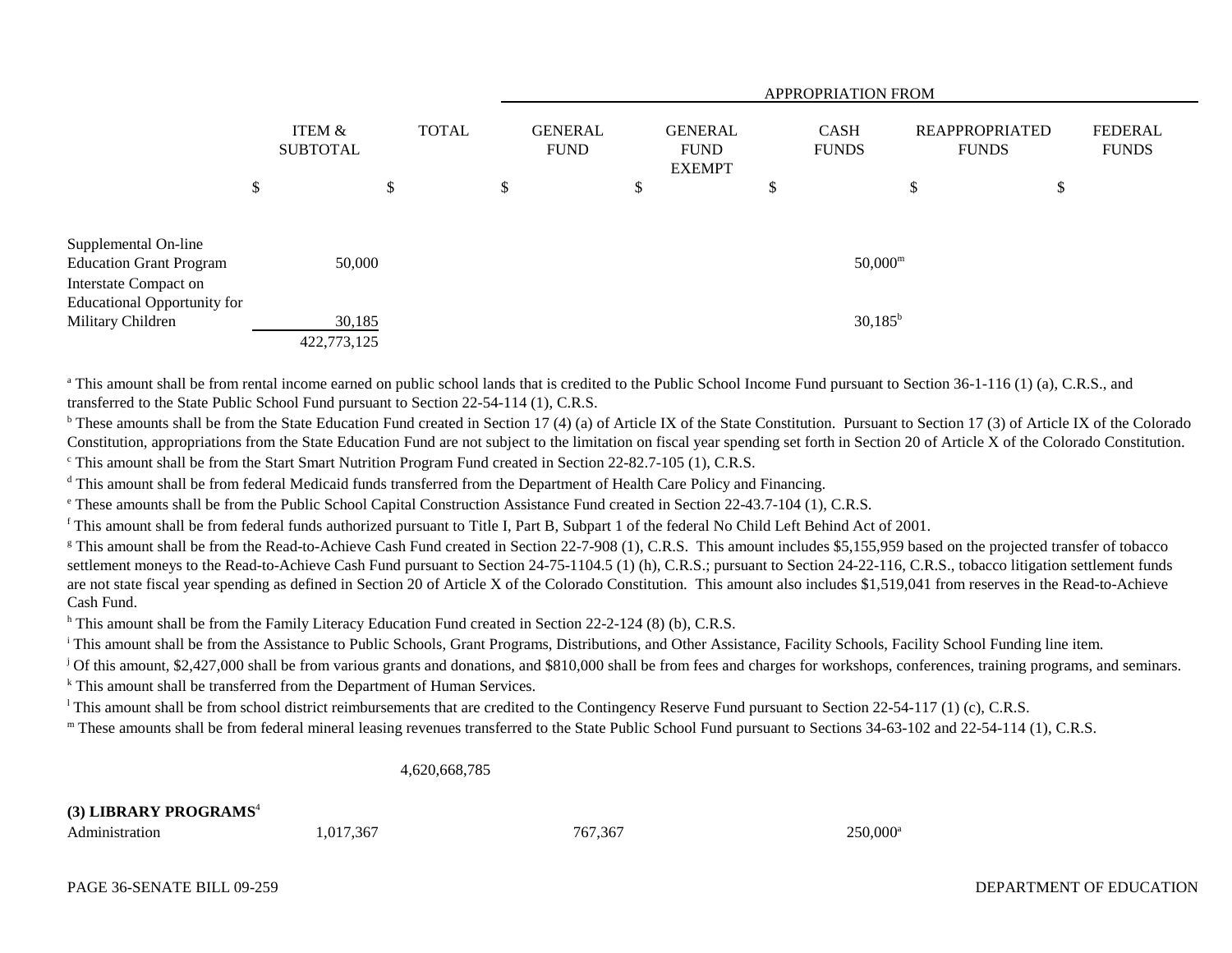|                                |           |                           |    |              | <b>APPROPRIATION FROM</b> |                               |    |                                                |    |                             |                                       |                   |           |                                |
|--------------------------------|-----------|---------------------------|----|--------------|---------------------------|-------------------------------|----|------------------------------------------------|----|-----------------------------|---------------------------------------|-------------------|-----------|--------------------------------|
|                                |           | ITEM &<br><b>SUBTOTAL</b> |    | <b>TOTAL</b> |                           | <b>GENERAL</b><br><b>FUND</b> |    | <b>GENERAL</b><br><b>FUND</b><br><b>EXEMPT</b> |    | <b>CASH</b><br><b>FUNDS</b> | <b>REAPPROPRIATED</b><br><b>FUNDS</b> |                   |           | <b>FEDERAL</b><br><b>FUNDS</b> |
|                                | \$        |                           | \$ | \$           |                           |                               | \$ |                                                | \$ |                             | \$                                    | \$                |           |                                |
|                                |           |                           |    |              |                           |                               |    |                                                |    |                             |                                       |                   |           |                                |
|                                |           |                           |    |              | $(11.8$ FTE)              |                               |    | $(1.0$ FTE)                                    |    |                             |                                       |                   |           |                                |
| <b>Federal Library Funding</b> | 3,061,505 |                           |    |              |                           |                               |    |                                                |    |                             |                                       |                   | 3,061,505 |                                |
|                                |           |                           |    |              |                           |                               |    |                                                |    |                             |                                       |                   |           | $(23.8$ FTE)                   |
| Colorado Library               |           |                           |    |              |                           |                               |    |                                                |    |                             |                                       |                   |           |                                |
| Consortium                     |           | 1,000,000                 |    |              |                           | 1,000,000                     |    |                                                |    |                             |                                       |                   |           |                                |
| Colorado Virtual Library       |           | 379,796                   |    |              |                           | 359,796                       |    |                                                |    | $20,000^a$                  |                                       |                   |           |                                |
| <b>Colorado Talking Book</b>   |           |                           |    |              |                           |                               |    |                                                |    |                             |                                       |                   |           |                                |
| Library, Building              |           |                           |    |              |                           |                               |    |                                                |    |                             |                                       |                   |           |                                |
| Maintenance and Utilities      |           |                           |    |              |                           |                               |    |                                                |    |                             |                                       |                   |           |                                |
| Expenses                       |           | 70,660                    |    |              |                           | 70,660                        |    |                                                |    |                             |                                       |                   |           |                                |
| Reading Services for the       |           |                           |    |              |                           |                               |    |                                                |    |                             |                                       |                   |           |                                |
| Blind <sup>7</sup>             |           | 250,000                   |    |              |                           |                               |    |                                                |    |                             |                                       | $250,000^{\rm b}$ |           |                                |
|                                |           |                           |    | 5,779,328    |                           |                               |    |                                                |    |                             |                                       |                   |           |                                |

a These amounts shall be from grants and donations.

<sup>b</sup> This amount shall be from the Reading Services for the Blind Cash Fund created in Section 24-90-105.5 (5), C.R.S. Pursuant to Section 40-17-104 (1), C.R.S., appropriations to the Public Utilities Commission in the Department of Regulatory Agencies include an appropriation out of the Colorado Disabled Telephone Users Fund to the Reading Services for the Blind Cash Fund.

# **(4) SCHOOL FOR THE DEAF AND THE BLIND**

| 8,940,256     |
|---------------|
| $(141.3$ FTE) |
| 1,178,934     |
| $(10.0$ FTE)  |
| 65,638        |
| 417,277       |
| 23,727        |
| 554,810       |
|               |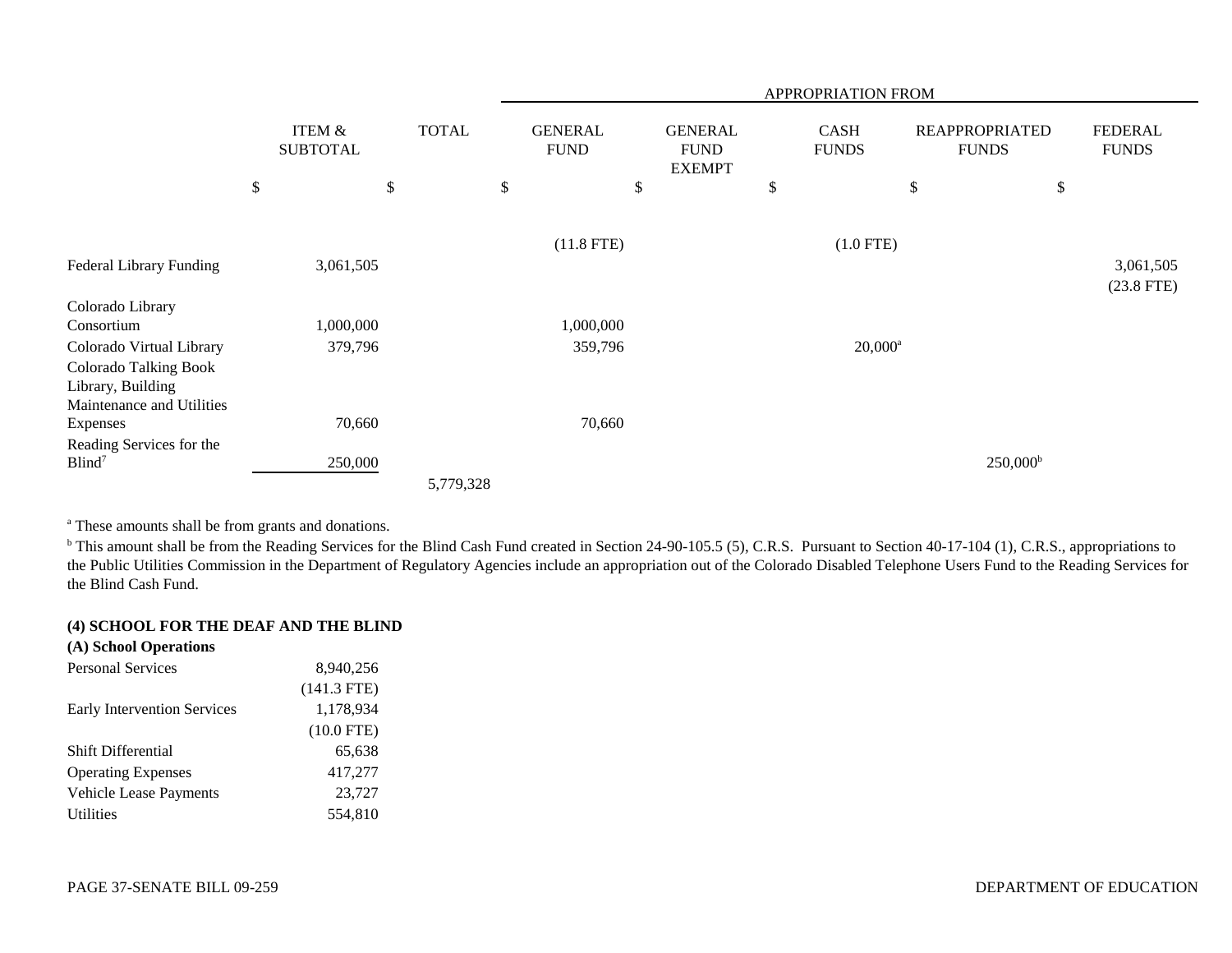|                                                            |                           |              |                               | APPROPRIATION FROM                             |                             |                                       |                                |  |  |  |  |
|------------------------------------------------------------|---------------------------|--------------|-------------------------------|------------------------------------------------|-----------------------------|---------------------------------------|--------------------------------|--|--|--|--|
|                                                            | ITEM &<br><b>SUBTOTAL</b> | <b>TOTAL</b> | <b>GENERAL</b><br><b>FUND</b> | <b>GENERAL</b><br><b>FUND</b><br><b>EXEMPT</b> | <b>CASH</b><br><b>FUNDS</b> | <b>REAPPROPRIATED</b><br><b>FUNDS</b> | <b>FEDERAL</b><br><b>FUNDS</b> |  |  |  |  |
|                                                            | \$                        | \$           | \$                            | \$                                             | \$                          | \$<br>\$                              |                                |  |  |  |  |
| Allocation of State and<br>Federal Categorical Program     |                           |              |                               |                                                |                             |                                       |                                |  |  |  |  |
| Funding                                                    | 150,000<br>$(0.4$ FTE)    |              |                               |                                                |                             |                                       |                                |  |  |  |  |
| <b>Medicaid Reimbursements</b><br>for Public School Health |                           |              |                               |                                                |                             |                                       |                                |  |  |  |  |
| Services                                                   | 85,000                    |              |                               |                                                |                             |                                       |                                |  |  |  |  |
|                                                            | $(1.5$ FTE)               |              |                               |                                                |                             |                                       |                                |  |  |  |  |
|                                                            | 11,415,642                |              | 9,793,730                     |                                                |                             | 1,621,912 <sup>a</sup>                |                                |  |  |  |  |

<sup>a</sup> Of this amount, \$1,351,912 shall be transferred from the Assistance to Public Schools, Public School Finance, State Share of Districts' Total Program Funding line item; \$150,000 shall be transferred from various line items in the Assistance to Public Schools, Categorical Programs section; \$85,000 shall be from federal Medicaid funds transferred from the Department of Health Care Policy and Financing pursuant to the S.B. 97-101 Public School Health Services program; and \$35,000 shall be transferred from federal Child Nutrition Act funds appropriated in the Assistance to Public Schools, Grant Programs, Distributions, and Other Assistance, Other Assistance, Appropriated Sponsored Programs line item.

#### **(B) Special Purpose**

| Fees and Conferences           | 120,000     |
|--------------------------------|-------------|
| <b>Outreach Services</b>       | 1,024,836   |
|                                | $(5.4$ FTE) |
| Tuition from Out-of-state      |             |
| <b>Students</b>                | 200,000     |
| <b>Summer Olympics Housing</b> | 10,000      |
| Grants                         | 1,403,608   |
|                                | $(9.0$ FTE) |
|                                | 2,758,444   |

 $2,758,444$   $1,672,608$ b

<sup>a</sup> Of this amount, \$755,836 shall be from fees collected from school districts, Boards of Cooperative Services, and private entities for the purposes of outreach services; \$200,000 shall be tuition payments received from other states; \$120,000 shall be from fees and charges for workshops and conferences; and \$10,000 shall be from housing reimbursements. <sup>b</sup> This amount shall be from various federal funds transferred from the Assistance to Public Schools section.